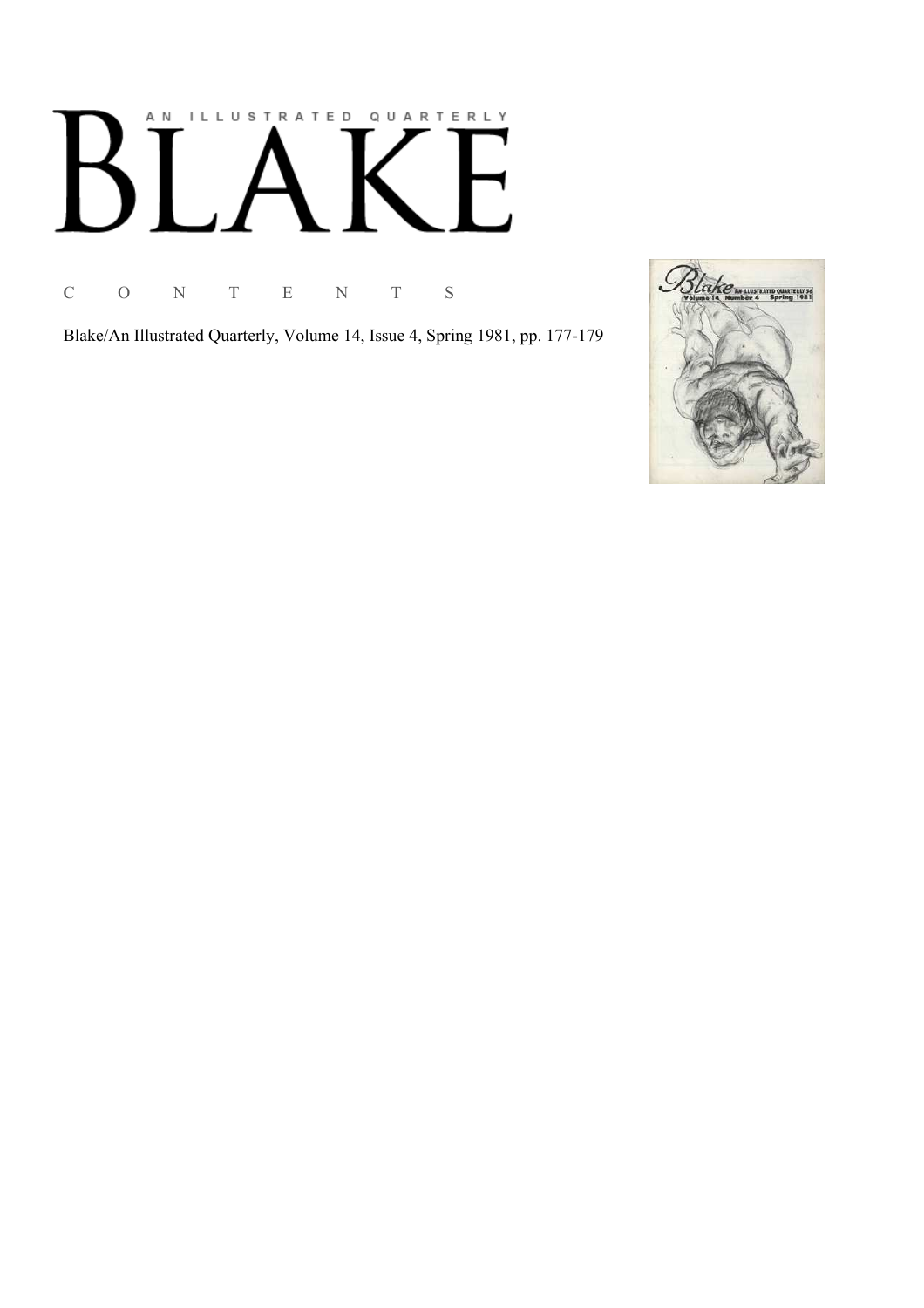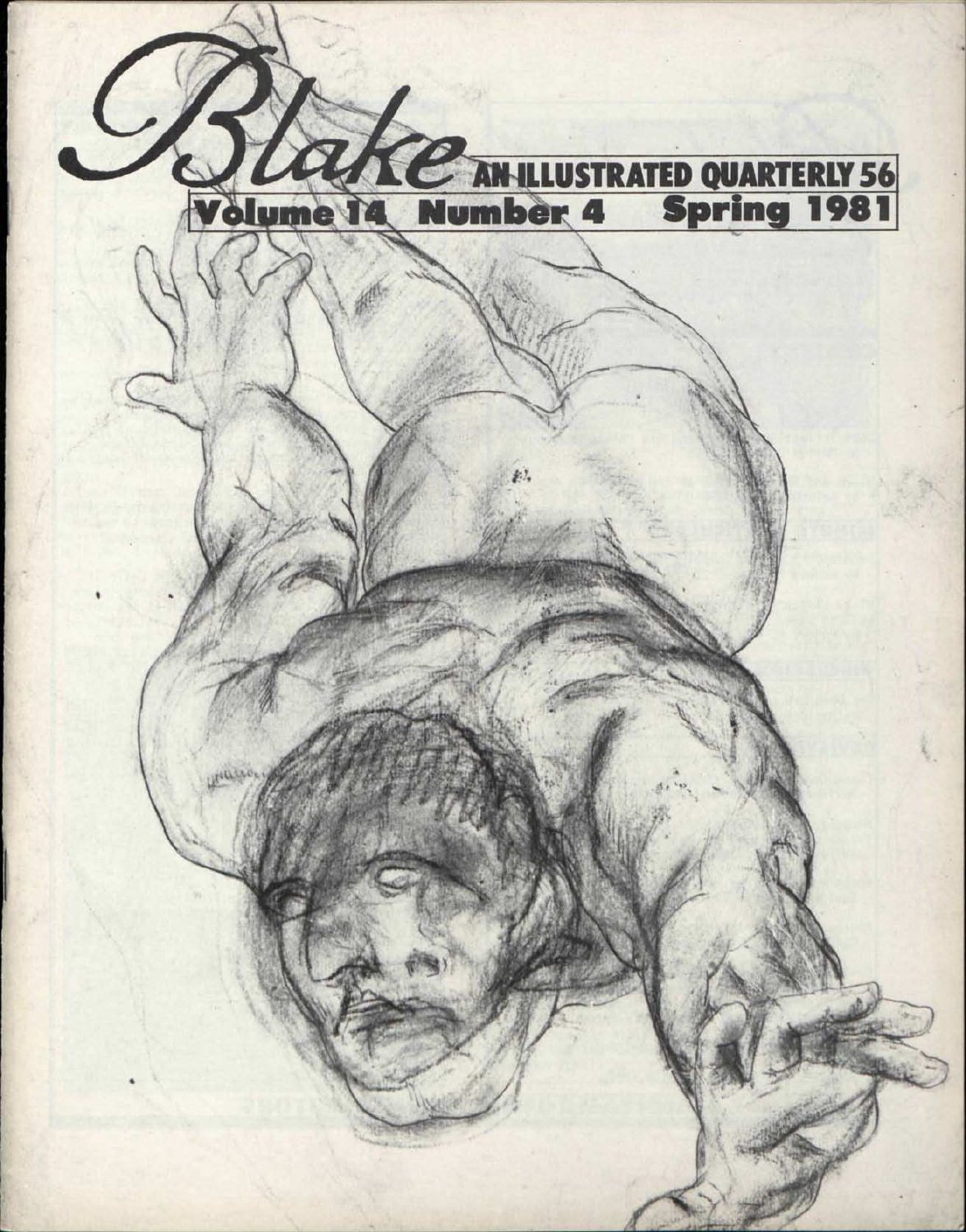*<i>Slake*<br>AN ILLUSTRATED QUARTERLY 56

# Volume 14 Number 4 **Spring 1981** Shrid 1981

#### CONTENTS

Blake' s "Enoch" Lithograph by Robert N. Essick, 180

John Trivett Nettleship and His "Blake Drawings" by Morton D. Paley, 185

Blake and the Mountains of the Mind by Nelson Hilton, 196

#### MINUTE PARTICULARS

Bromion's "Jealous Dolphins " by Rodney M. Baine, 206

W. J. Linton's Tailpieces in Gilchrist's Life of *William Blake*  by Robert F. Gleckner, 208

#### DISCUSSION

The Dead Ardours Revisited by David Bindman, 211

#### REVIEWS

Frank Lentricchia, *After the New Criticism*  Reviewed by Nelson Hilton, 212

Mary Lynn Johnson and John E. Grant, eds., *Blake's Poetry and Designs*  Reviewed by Michael Fischer, 215

Göran Malmqvist, ed. and trans., *En 0 på Månen* Reviewed by Erik Frykman, 217

Andrew Wilton, *British Watereolours 1750 to 1850*  Reviewed by William Vaughan, 218

David Alexander and Richard T. Godfrey, *Painters and Engraving: The Reproductive Print from Hogarth to Wilkie*  Reviewed by Robert N. Essick, 220.

Simon Stuart, *New Phoenix Wings: Reparation in Literature* 

Reviewed by Thomas R. Frosch, 224

© copyright 1981 by Morris Eaves & Morton D. Paley

RODNEY M. BAINE was on leave of absence this past fall quarter from the University of Georgia to check the botanical chapters which he is adding to his zoological ones for a book on Blake's biological symbolism.

DAVID BINDMAN, Westfield College, University of London, is organizing a Blake exhibition to be held at Yale and the University of Toronto in 198-83.

ROBERT N. ESSICK, Professor of English at the University of California at Riverside, is the author of *William Blake: Printmaker* (Princeton, 1980) and *A Catalogue of William Blake's Separate Plates*  (forthcoming Princeton, 1982).

MICHAEL FISCHER teaches English at the University of New Mexico. His publications on modern criticism have appeared in such journals as *The Georgia Review, Salmagundi,* and *Critical Inquiry.*  He is completing a book on the defense of poetry in modern criticism.

THOMAS R. FROSCH teaches English at Queens College of the City University of New York. He is the author of *The Awakening of Albion,* a study of Blake, and *Plum Gut,* a book of poems.

ERIK FRYKMAN was the first to hold the Chair in English Literature, University of Göteborg (since 1967). He was a Lecturer in Swedish at the University of Aberdeen, 1950-56. Fi1. dr., University of Uppsala (1959). His publications include *John Gait's Scottish Stories 1820-1823* (Uppsala, 1959); studies on Matthew Arnolds's poetry, on W. E. Aytoun, on Norman MacCaig's poetry (all in *Gothenburg Studies in English);* Textbooks and anthologies for Swedish universities; *Skottamas Skottland* (Stockholm, latest ed. 1976); *De mots'dgelsefulla viktorianema* (Stockholm, 1980).

ROBERT F. GLECKNER has published *The Piper and the Bard, Selected Writings of William Blake, Romanticism: Points of View, Byron and the Ruins of Paradise, The Complete Poetry of Lord Byron* and many other articles. He is now working on a book tentatively entitled *The Contours of Blake's "Poetical Sketches. "* 

NELSON HILTON is Professor of English at the University of Georgia and the Review Editor for *Blake.* 

MORTON D.PALEY, University of California at Berkeley, is completing work for his book on *Jerusalem.* 

WILLIAM VAUGHAN is Reader in History of Art at University College London. His most recent book is *German Romantic Painting.* 

### CONTRIBUTORS